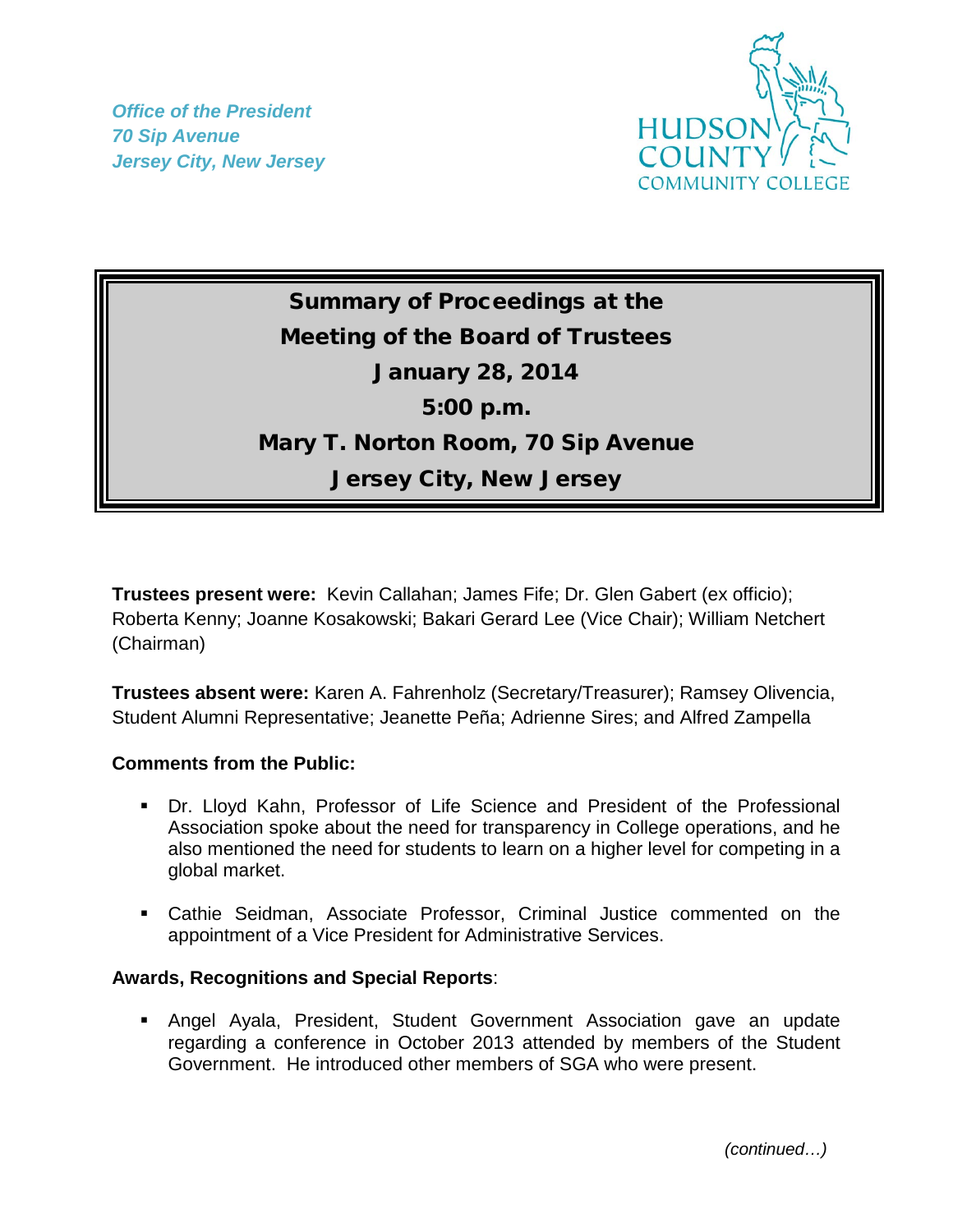- Dr. Gabert indicated that Trustee Alfred Zampella was seriously ill.
- Trustee Lee encouraged trustees to attend the ACCT National Legislative Summit in Washington, DC February 10-13, 2014.

The trustees **approved the minutes** of the Reorganization Meeting and the Regular Meeting of December 3, 2013.

The following actions were taken concerning **fiscal, administrative, lease and capital recommendations** brought forward by the Administration and endorsed by the Finance Committee:

- The award of vendor for DVD titles for FY14 was awarded to Insight Media of New York, New York at a cost not to exceed \$21,894.30.
- The award of subscription service for the Library for FY14 was awarded to EBSCO Information Services of Tenafly, New Jersey at a cost not to exceed \$30,466.95.
- The award of database software for the Library for FY14 & FY15 was awarded to ProQuest of Chicago, Illinois for the next two (2) years, at a total cost not to exceed \$36,087.00.

The following actions were taken regarding **personnel recommendations** brought forward by the Administration and endorsed by the Personnel Committee:

The Staffing Table was modified and a Vice President for Administrative Services was approved. (Over the past several months the President and Trustees assessed the structure and organization of the President's Cabinet to determine not only how to make best use of strengths of current staff but also how the staffing table might be structured to meet the long-range goals of the College. It was determined that one vice president title should be added to the staffing table with two existing titles modified and that four areas currently reporting directly to the President should be moved under the new Vice President. Any added costs would be absorbed within the existing budgets of the four areas. The Trustees approved these changes and appointed a Vice President for Administrative Services.)